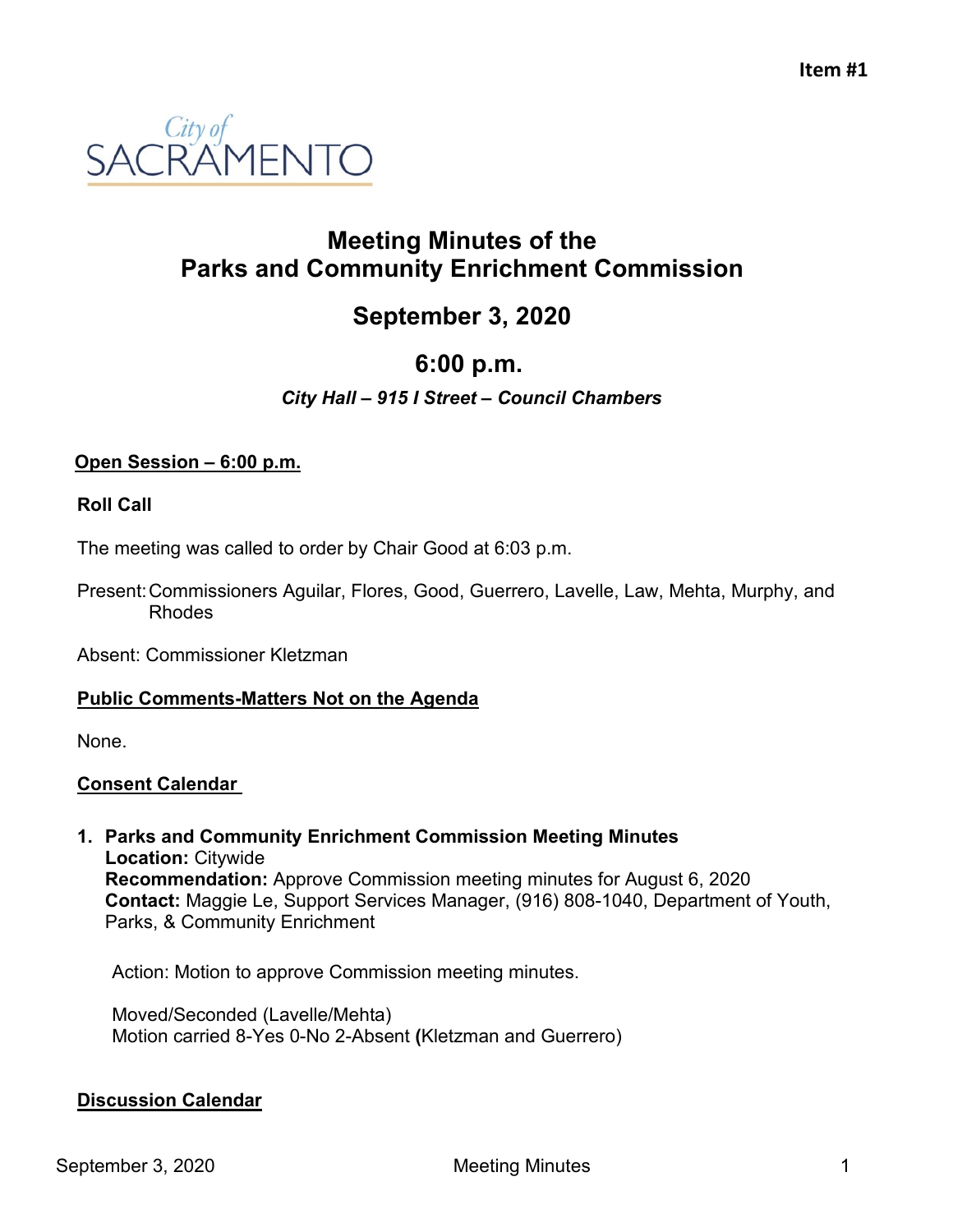# **2. Park Safety Ranger Unit Update**

**Location:** Citywide

**Recommendation:** Informational.

**Contact:** Danielle Luther, Park Safety Ranger Supervisor, (916) 808-3815, Robert Conroy, Park Ranger Supervisor, 916-808-3802, Department of Youth, Parks, & Community **Enrichment** 

Danielle Luther and Robert Conroy, Park Safety Ranger Supervisors, provided an overview of the Park Safety Ranger Unit and services it provides to the community prior to the pandemic and services they provided during the pandemic.

Commissioner Mehta inquired if the Department does any outreach to inform the community of the services provided by the Park Safety Ranger Unit. Danielle Luther responded that the Department does not have any formal outreach due to staffing challenges; however, the Park Safety Ranger Unit works closely with the Police Department and is invited to their outreach events.

Vice Chair Lavelle inquired about recent protests and how it impacts the Park Safety Ranger Unit. Danielle Luther responded that Police Department responds to these events and takes the lead.

Commissioner Flores inquired regarding the response time of 3.46 minutes for 2020, if the decrease in response time is due to COVID-19 from March through June?Since some Park Safety Rangers are located at community centers due to the pandemic, are they closer in distance to respond quicker to calls for service, and what are some activities that trigger arrests? Robert Conroy responded that the Police Department records all response times for both the Police Department and the Park Safety Ranger Unit and provides the unit with the information. The response time covers January 1, 2020 through June 30, 2020. In terms of arrests, it is primarily the contact the Park Safety Ranger has made with an individual due to a violation and as part of a records check, the individual comes up as having a warrant which leads to an arrest. Danielle Luther also responded that the largest contributing factor of the decrease in response time is due to COVID-19 as there are not many people out. Park Safety Rangers are citywide and not assigned to specific locations and during the pandemic the nature of day-to-day operations have changed because there are not the same amount of people out in the parks; thus, the volume has decreased which allows Park Safety Rangers to respond quicker.

Chair Good thanked the Park Safety Ranger Unit for their service.

# **3. Youth Workforce Development Programming Update Location:** Citywide

**Recommendation:** Informational.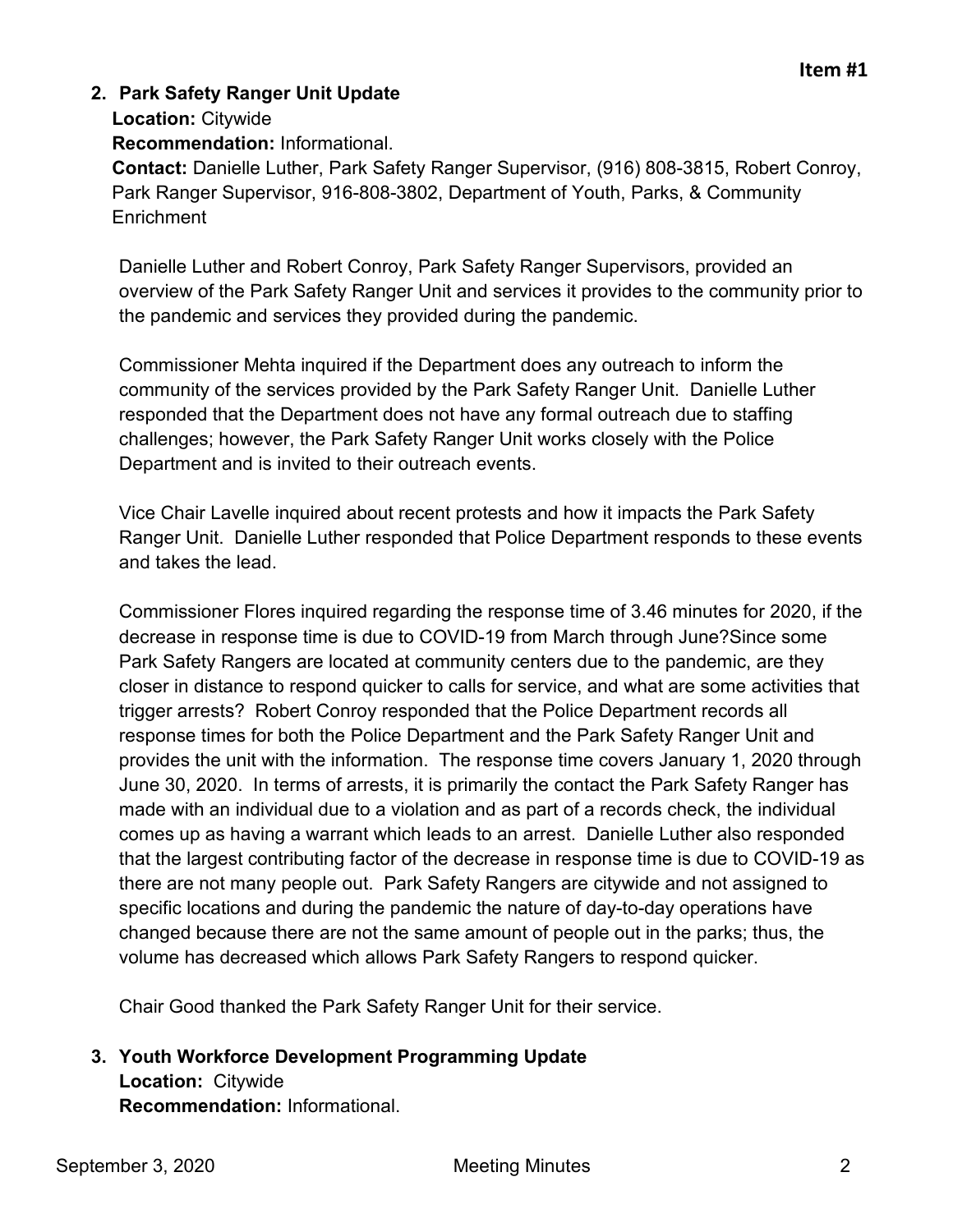**Contact**: Kris Wimberly, Interim Superintendent, (916) 808-6172, Department of Youth, Parks, & Community Enrichment

Kris Wimberly, Interim Superintendent, and her team provided an overview of the Prime Time Teen, Landscape & Learning (L&L), and Workforce Investment & Innovation Act (WIOA) programs.

Commissioner Mehta, Guerrero, Flores, Law, and Chair Good provided positive comments regarding the programs.

Commissioner Flores inquired for staff to share how the L&L program has changed due to COVID-19 and what is the demographic served for WIOA. Davide Gaines, Program Supervisor, explained that the L&L program has implemented stationary crews to comply with social distancing protocols. Ken McColluch, Program Supervisor, provided examples of those who are eligible for the WIOA program and offered to provide specific demographic information later on as that information is not readily available.

Commissioner Law inquired about what vocational skills are becoming more important for youth now due to the pandemic and the virtual environment and how has the programs incorporate this into strategies moving forward. Kris Wimberly explained the technology gap for young people are challenges and how the City staff are considering these barriers in their strategies when developing programs.

### **4. Recognition of Volunteer Recognition Awardees**

**Location:** Citywide **Recommendation:** Informational **Contact**: Maggie Le, Support Services Manager, (916) 808-1040, Department of Youth, Parks, & Community Enrichment

Mario Lara, Director, provided an update regarding the online recognition of the Volunteer Recognition awardees.

Commissioner Mehta provided positive comments regarding the recognition for the awardees for District 1.

Chair Good provided positive comments regarding the recognition program and mentioned the Fosters & Paws organization that was selected to receive an award.

### **5. Youth, Parks, & Community Enrichment Director Report (Oral): Update on COVID-19 Related Impacts Location:** Citywide

**Recommendation:** Informational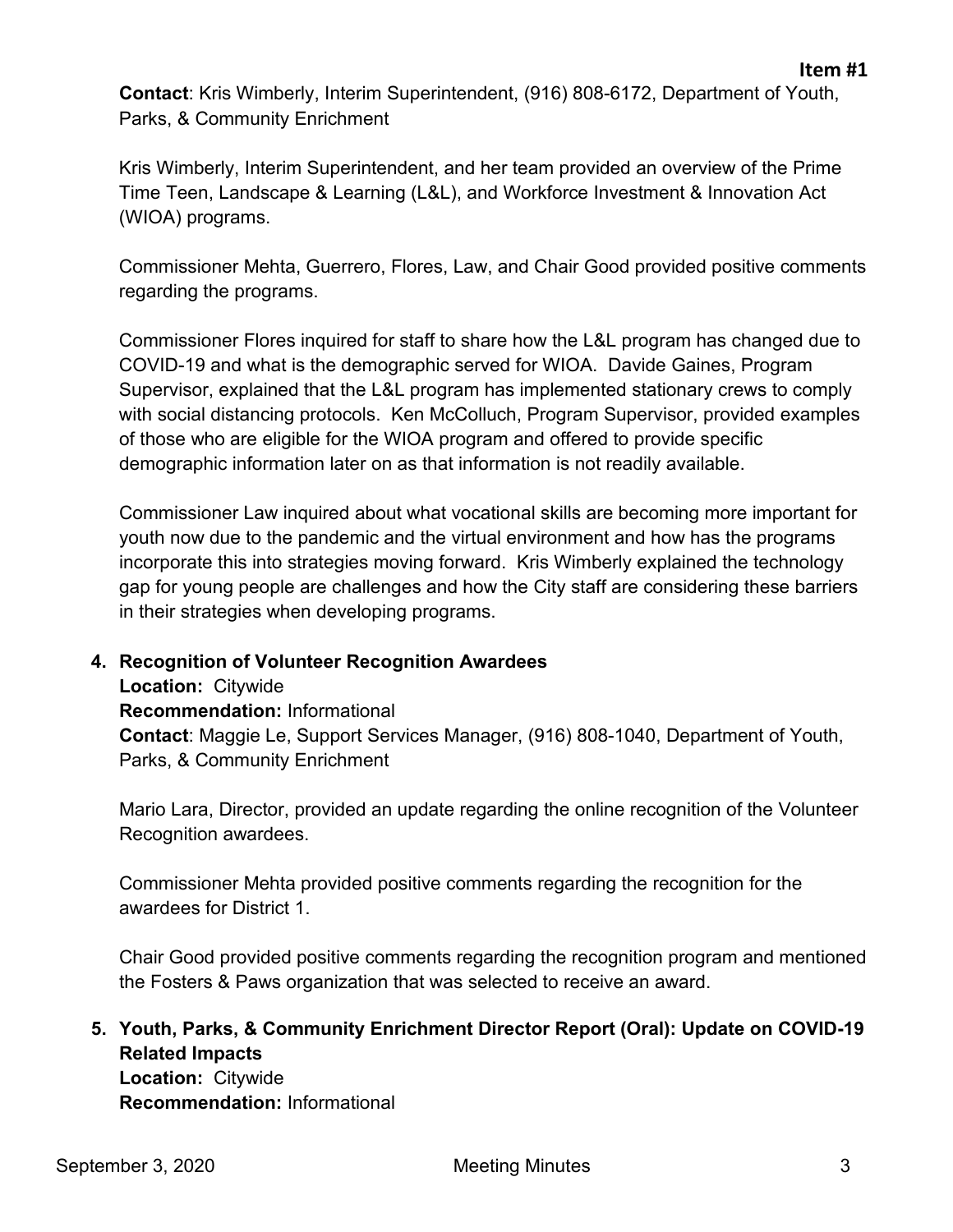**Contact**: Mario Lara, Director, (916) 808-1041, Department of Youth, Parks, & Community **Enrichment** 

Mario Lara, Director, provided an update on Department operations during COVID-19 and mentioned that since Sept. 1<sup>st</sup>, the County Public Health Order has been amended for the 9<sup>th</sup> time and now aligns with the State's tiered system.

Vice Chair Lavelle inquired if there is any update on opening up playgrounds. Mario Lara responded that this is something that is being discussed regionally; however, under the current County Public Health Order playgrounds are still off limits.

Chair Good requested that the Department continue to provide updates to the Commission.

# **6. Youth, Parks, & Community Enrichment Director Report (Oral): Review Highlights for August**

**Location:** Citywide

**Recommendation:** Informational

**Contact**: Mario Lara, Director, (916) 808-1041, Department of Youth, Parks, & Community Enrichment

Mario Lara, Director, mentions that in August the City has experienced not only the pandemic, but has also experienced triple digit heat, fires causing poor air quality, social protests, and transitioning from summer programming to fall programming. This highlights the dedication of staff working through these circumstance. He also thanked staff for their work. The Youth Division Manager is currently working behind the scenes at City Hall to assist the meeting, so Mario provided the Youth Division highlights:

- Summer at Virtual City Hall 55 graduates, 10 graduates were returning youth
- Junior Giants at Home became virtual program and operated June through July and wrapped up in August
- Sacramento Youth Commission continue to meet virtually and recently had a joint City Council meeting
- STEAM Camps 7 weeks of programming which wrapped up in August and served 1,683 registered participants
- Essential Worker Childcare served 386 participants

Jackie Beecham, Community Enrichment Division, provided highlights and mentioned:

- 4 pools operated since July
	- o 10,500 swimmers attend recreational swimming,
	- $\circ$  1,100 youth participated in swim lessons,
	- o 1,200 lap swimmers, and
	- o 600 water aerobics participants.
- Community Centers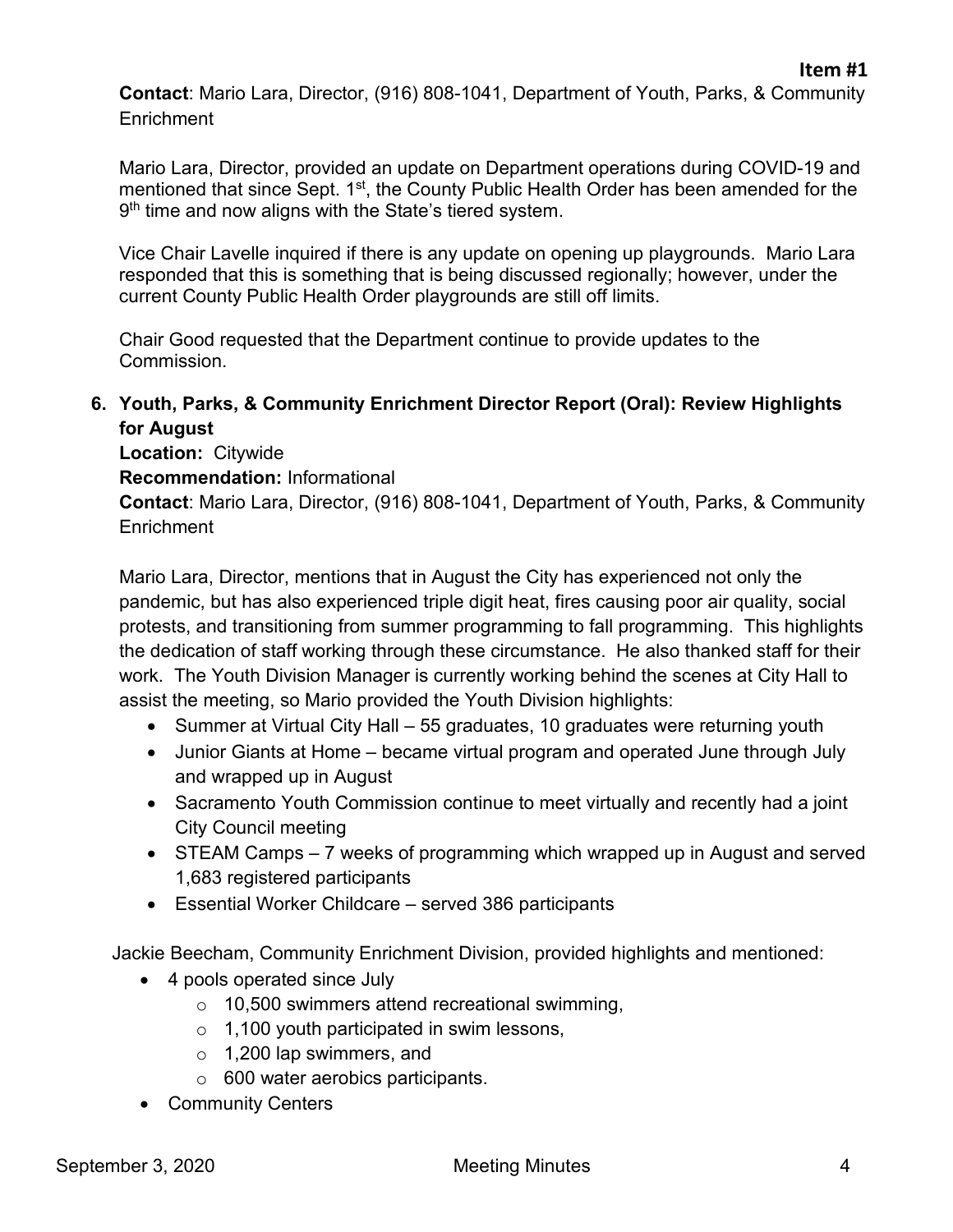- o Distributed over 57,000 meals to youth in partnership with Natomas Unified School District
- $\circ$  Youth and Teen Summer Camps provided at six community centers
	- Kids Camp served over 2,092 youth
	- **Teen Scene served 321 youth**
- o Continued mask distribution
- o Activated cooling centers and clean air centers
- o Reservation office began issuing field use permits for youth sports conditioning
- o Virtual programming at centers
- Resume Artist in Residency program at Community Centers in fall
- Older Adults
	- $\circ$  Virtual programming  $-510$  hours of virtual programming for participants
	- o Wellness calls
	- o Food delivery for seniors
- Access Leisure
	- o Training over 70 participants to learn Zoom
	- o Parent and caregiver virtual support groups
- Camp Sacramento
	- o Over 131 daily reservations for modified campground program

Tony Ulep, Park Maintenance Manager, provided an update regarding:

- 3 Farmers Markets
- Fitness classes in the parks
- Maintenance staff continue maintain parks
- Challenges with smoke and COVID-19
- Cesar Chavez park was cleaned up due to recent social protest

Raymond Constantino, Park Planning and Development Services Manager, provided an update regarding:

- Launched the online community outreach plan for Park Master Plan Update 2040
	- $\circ$  Goal is to get 3,000 questionnaires filled out

Mario Lara mentions that Administrative team has been working hard to process purchase orders, contracts, and reports with quick turn around to support programming. The Department is also recruiting Recreation Aides.

Chair Good appreciates having staff provide highlights. She also inquired about the cost for cleanup from social protests, if the expenses are General Fund, and how long the childcare program will continue operations. Tony Ulep responded and mentioned that the Cesar Chavez park cleanup expenses are being tracked by a code that may be eliglbe for reimbursment but are General Fund expenses. Mario Lara responded that Sac CLASS, a

September 3, 2020 Meeting Minutes 5 CARES Act funded program, is the childcare program that started today and will continue